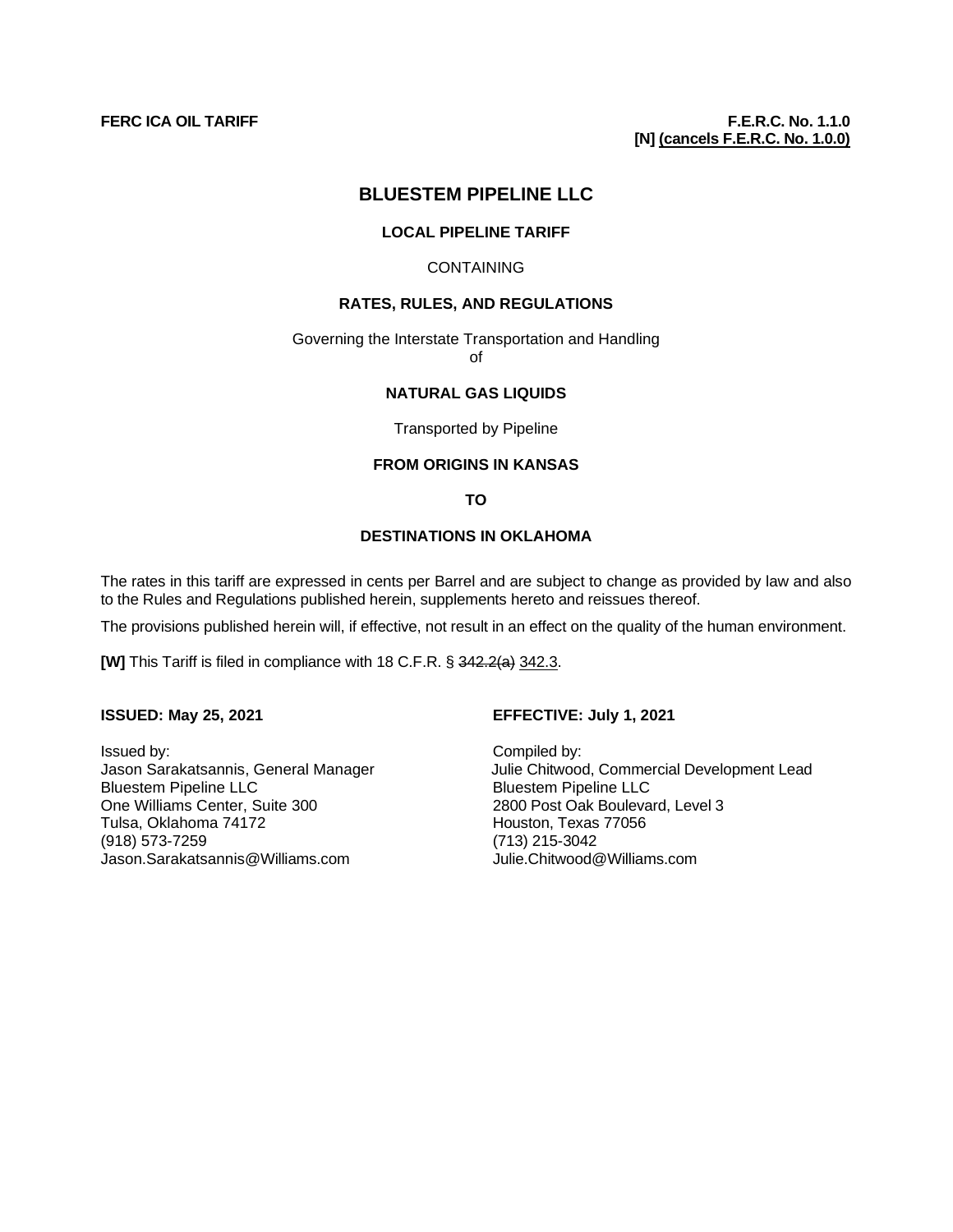# **TABLE OF CONTENTS**

| <b>Subject</b>                              | Item No. | Page           |
|---------------------------------------------|----------|----------------|
| Index of Origins and Destinations           |          | 3              |
| Section I - General Rules and Regulations   |          | 4              |
| Definitions                                 | 5        | 4              |
| <b>Product Specifications</b>               | 10       | 6              |
| Linefill                                    | 15       | $\overline{7}$ |
| Nominations, Funding, and Scheduling        | 20       | $\overline{7}$ |
| <b>Identity of Shipments</b>                | 25       | 8              |
| Storage, Origin, and Destination Facilities | 30       | 8              |
| <b>Title</b>                                | 35       | 8              |
| Measurement                                 | 40       | 9              |
| Failure to Take Delivery at Destination     | 45       | 9              |
| <b>Credit Standards</b>                     | 50       | 9              |
| <b>Payment of Carrier Charges</b>           | 55       | 10             |
| Claims, Suits, and Time for Filing          | 60       | 11             |
| Proration of Pipeline Capacity              | 65       | 11             |
| Liability of Carrier                        | 70       | 13             |
| <b>Pipeline Gain and Losses</b>             | 75       | 13             |
| <b>Component Balancing</b>                  | 80       | 14             |
| Application of Rates to Intermediate Points | 85       | 14             |
| <b>Additional Contracts</b>                 | 90       | 14             |
| <b>Provision of Services</b>                | 95       | 14             |
| <b>Carrier Discretion</b>                   | 100      | 14             |
| <b>Section II - Rates</b>                   |          |                |
| <b>Uncommitted Rates</b>                    | 105      | 15             |
| <b>Committed Rates</b>                      | 110      | 15             |
| <b>Firm Rates</b>                           | 115      | 15             |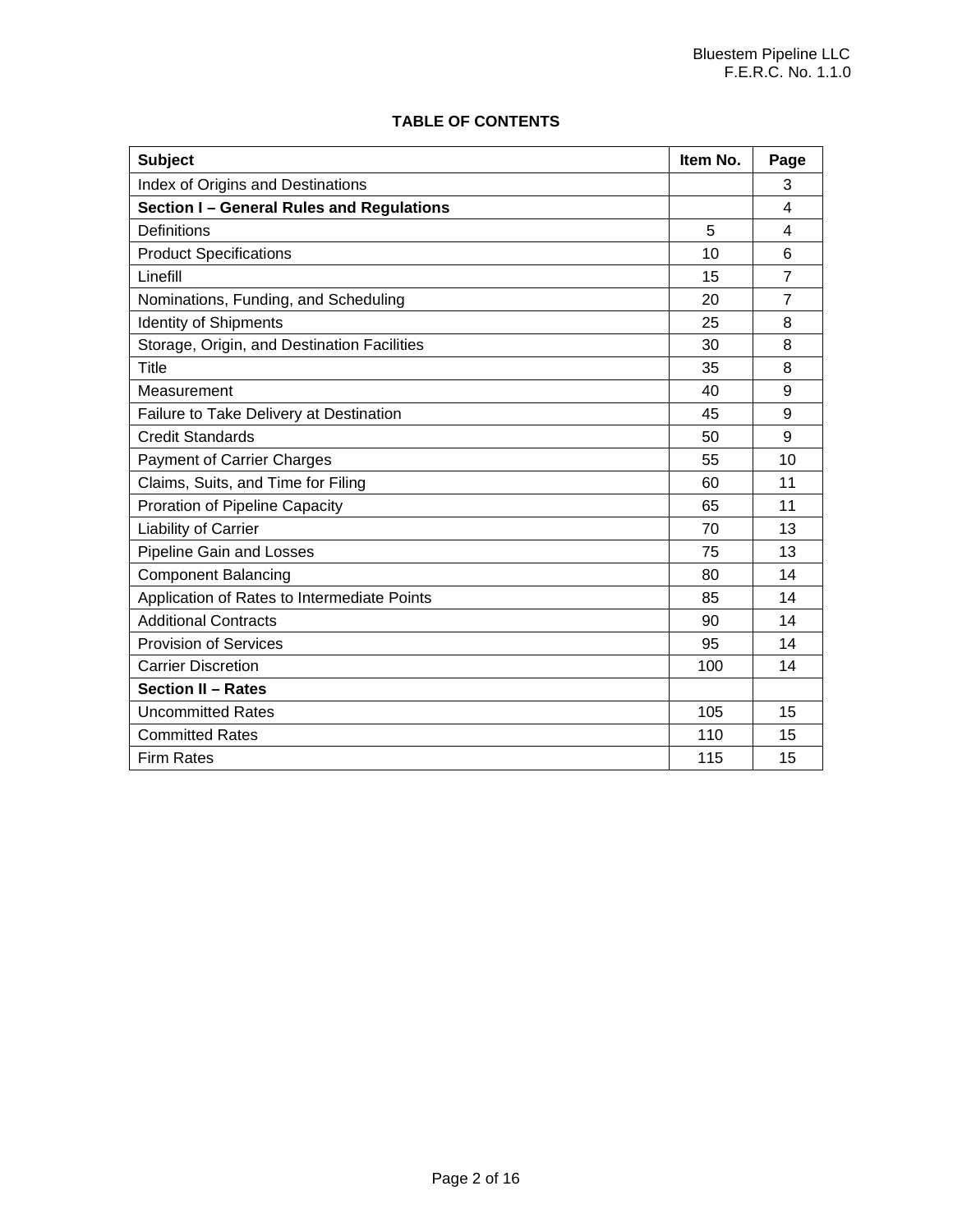# **INDEX OF ORIGINS** *Origins* Conway, Kansas

**INDEX OF DESTINATIONS** *Destinations*

Kingfisher, Oklahoma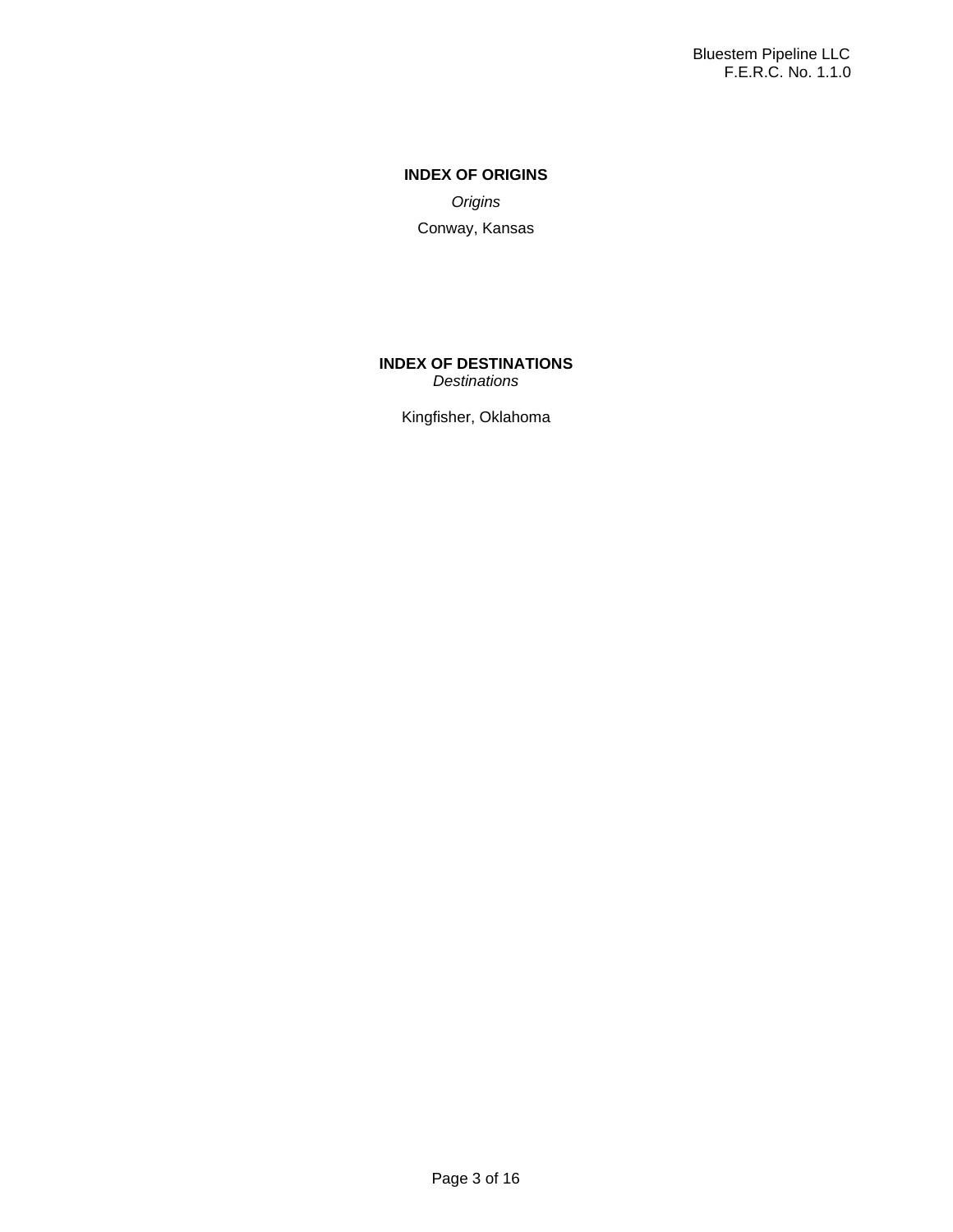#### **SECTION I GENERAL RULES AND REGULATIONS**

#### **ITEM NO. 5 - DEFINITIONS**

"Affiliate" shall mean with respect to any specified Person, any other Person directly or indirectly controlling or controlled by or under direct or indirect common control with such specified Person or, in the case of a Person that is a limited partnership, an "Affiliate" shall include any other Person directly or indirectly controlling or controlled by or under direct or indirect common control with the general partner of such limited partnership. For the purposes of this definition, "control" means the ownership, directly or indirectly, of more than fifty percent (50%) of the voting stock or other ownership interest of such Person; and the terms "controlling" and "controlled" have meanings correlative to the foregoing.

"Available Capacity" shall mean the operationally available capacity to Shippers on the Pipeline or on a particular segment of the Pipeline.

"Barrel" shall mean forty-two (42) Gallons.

"BPD" shall mean Barrels of Product per Day.

"Base Period" shall mean the twelve-Month period beginning thirteen (13) Months prior to the Proration Month and excluding the Month preceding the Proration Month. If Carrier has been in operation less than twelve (12) Months, then the Base Period shall be the number of Months during which the Carrier has been in operation, excluding the Month preceding the Proration Month.

"Business Day" shall mean any day other than Saturday, Sunday, or when banks in Oklahoma are closed for business.

"Carrier" shall mean Bluestem Pipeline LLC.

"Collateral" shall have the meaning set forth in Item No. 55 of this Tariff.

"Commencement of Service Date" shall mean the first Day upon which the Pipeline is deemed complete, operational and available to receive, transport, and deliver Product from the Origin(s) to Destination(s) listed herein.

"Committed Rates" shall mean those rates applicable to Committed Shippers as listed in Item No. 110.

"Committed Shipper" shall mean a Shipper that has an effective TSA that was executed in response to Carrier's open season held from July 13, 2020 to August 11, 2020 and in which such Shipper made a commitment to ship, or pay a deficiency for, a Committed Volume for the term of the TSA.

"Committed Volume" shall mean the specified volume of Product (stated in BPD) that a Committed Shipper has committed in its TSA to Nominate and ship on the Pipeline each Day during a Month,

"Day" shall mean the twenty-four (24) hours between 7:00 a.m. prevailing Central Time and 7:00 a.m. prevailing Central Time the following day.

"Destination(s)" shall mean the Pipeline delivery point(s) listed in this Tariff.

"Encumbered Product" shall have the meaning set forth in Item No. 35 of this Tariff.

"Exempt Volumes" has the meaning set forth in Item No. 65.

"Firm Rate" shall mean that rate applicable to Firm Service as set forth in Item No. 115 of this Tariff.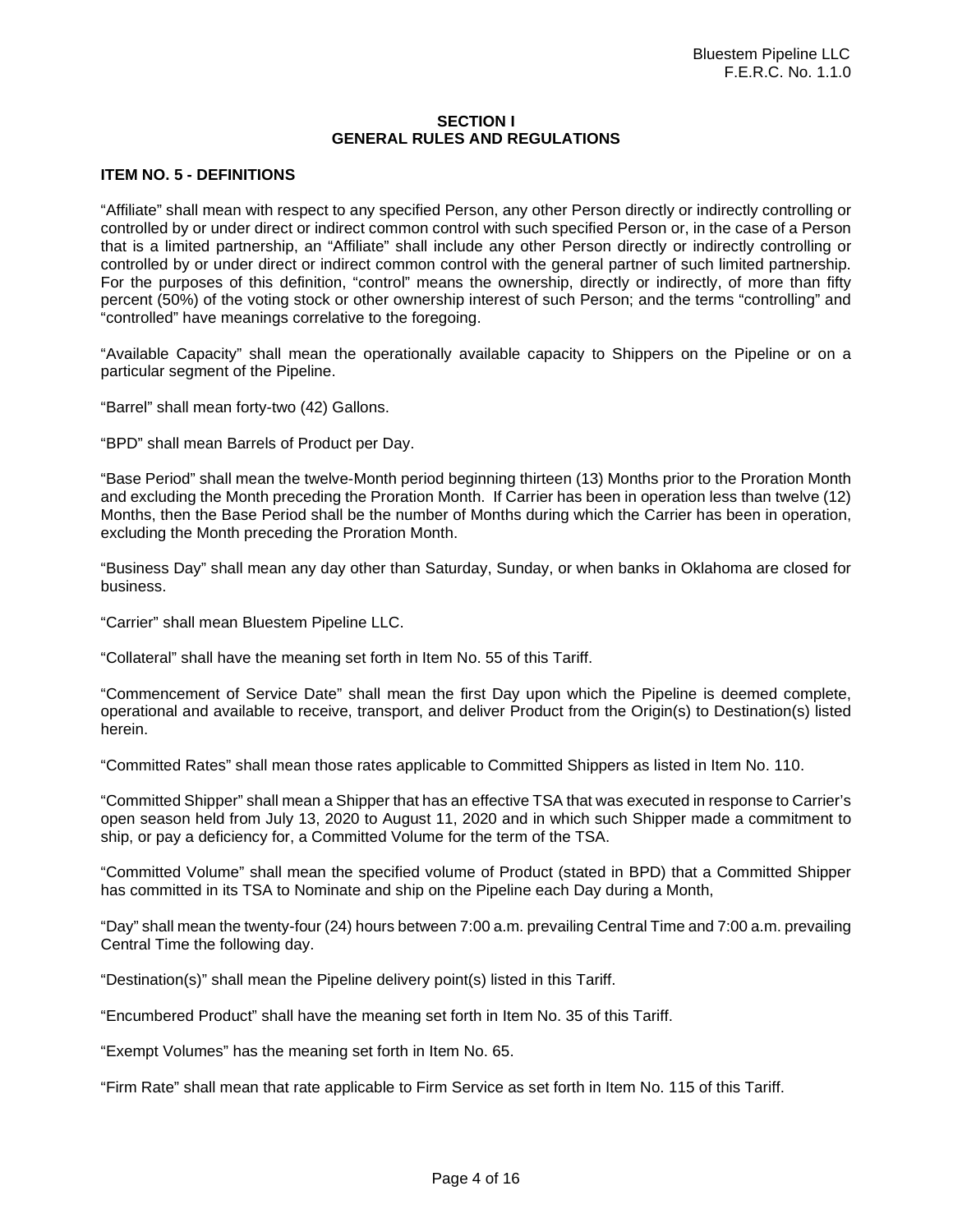"Firm Service" shall mean that a Committed Shipper's tendered volumes, meeting the terms and conditions of a Committed Shipper's TSA and this Tariff, will not be curtailed except in the event of Force Majeure or Maintenance.

"Force Majeure" shall mean any event or occurrence beyond the reasonable control of Carrier that prevents in whole or in part the performance by Carrier of any obligation or condition under this Tariff (and/or any tariffs making reference hereto and incorporating this Tariff by reference therein), including but not limited to strikes, lockouts, or other industrial disturbances, wars, sabotage, terrorism, blockades, insurrections, or acts of the public enemy; epidemics, landslides, lightning, earthquakes, tornadoes, loss of utilities, fires, explosions, storms, floods, washouts, or other acts of God; arrests or restraints of governments and people; riots or civil disturbances, failures, disruptions, breakdowns, or accidents to machinery, facilities, or lines of pipe (whether owned, leased or rented); freezing of lines; embargoes, priorities, expropriation, or condemnation by government or governmental authorities; interference by civil or military authorities; compliance with any orders, directives, rules or regulations issued by governmental authority.

"Gallon" shall mean a U.S. gallon of 231 cubic inches at sixty degrees Fahrenheit (60ºF) and equilibrium vapor pressure.

"Incremental Firm Barrels" shall mean the Barrels, in excess of a Committed Shipper's Committed Volume, for which a Committed Shipper may elect to receive Firm Service, provided that such Committed Shipper has also elected Firm Service for its Committed Volume in such Month and provided that sufficient capacity for such Incremental Firm Barrels exists as set forth in Item No. 65.

"Maintenance" means when Carrier, from time to time, requires routine scheduled and unscheduled maintenance periods to overhaul, service, or test the Pipeline or related facilities.

"Month" shall mean a period of time commencing at the start of the first Day of a calendar month and ending at the start of the first Day of the next calendar month.

"Monthly Volume Commitment" shall mean a Committed Shipper's Committed Volume multiplied by the number of days in the applicable Month.

"New Shipper" shall have the meaning set forth in Item No. 65 of this Tariff.

"Nominate," "Nomination," or "Nominated" shall mean an offer by Shipper to Carrier of a stated quantity of Product for transportation, from the specified Origin to the specified Destination pursuant to the terms of this Tariff (and/or any tariffs making reference hereto and incorporating this Tariff by reference therein).

"Obligations" shall have the meaning set forth in Item No. 55 of this Tariff.

"Off-Spec Penalty" shall have the meaning set forth in Item No. 10 of this Tariff.

"Off-Spec Product" shall have the meaning set forth in Item No. 10 of this Tariff.

"Origin(s)" shall mean the Pipeline receipt point(s) listed in this Tariff.

"Party" shall mean Carrier or Shipper when referred to individually or "Parties" when referred to collectively.

"Person" shall mean any individual, corporation, partnership, joint venture, association, joint stock company, or limited liability company.

"Pipeline" shall mean Carrier's pipeline, originating at a point in Conway, Kansas and terminating at a point in Kingfisher, Oklahoma.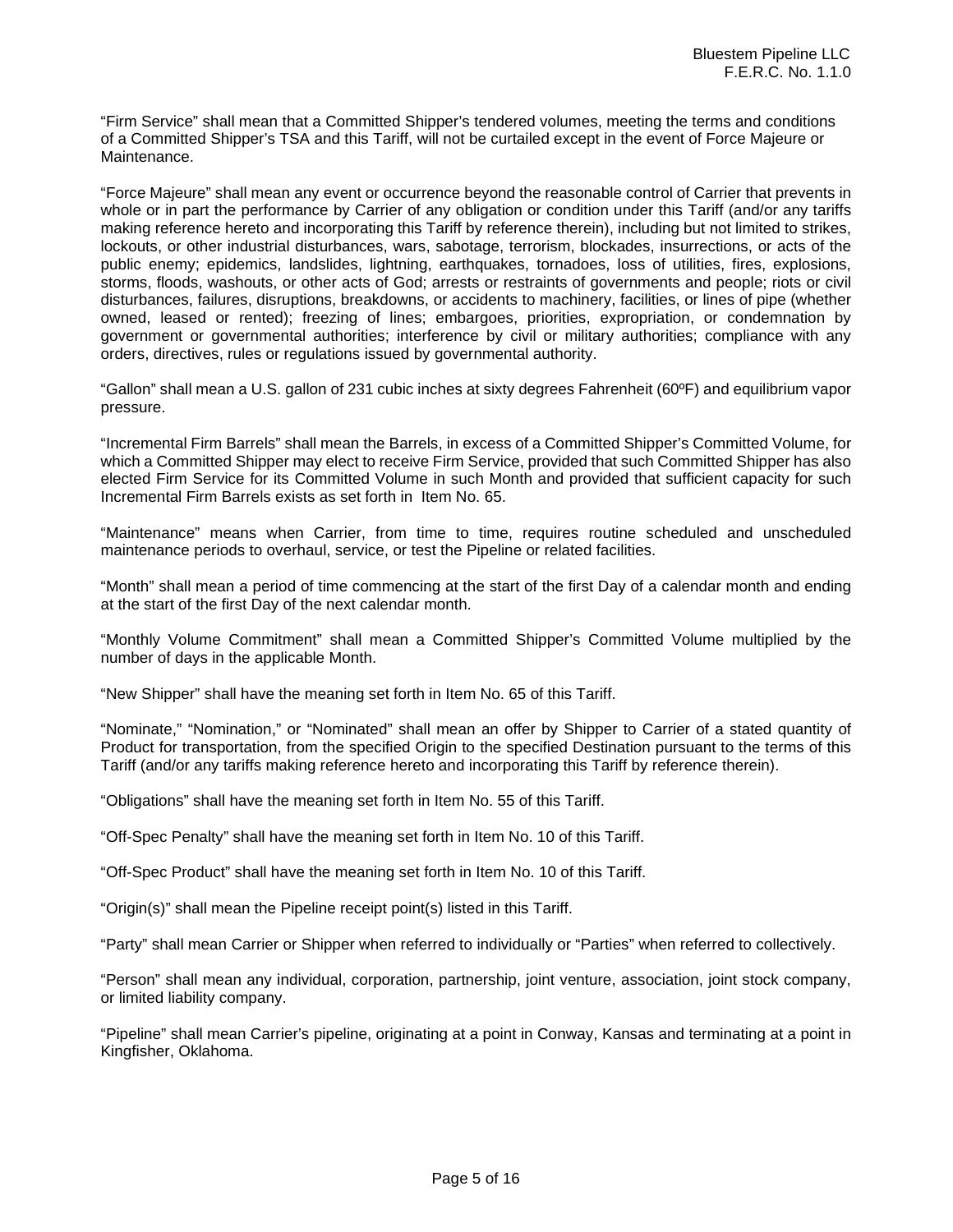"Product" or "Demethanized Mix" shall mean a mixture of demethanized liquid hydrocarbons and other mixed natural gas liquids that result from the operation of natural gas processing plants and that is required to conform to Carrier's Specifications as may be amended from time to time by Carrier in its sole determination.

"Proration Month" shall mean the Month for which capacity on the Pipeline is subject to prorationing under Item No. 65 of this Tariff.

"Qualified Issuer" shall mean a United States office of a commercial bank or trust company organized under the laws of the United States of America or a political subdivision thereof or a foreign bank with a branch office located in the United States and unaffiliated to Shipper and, in either case, (A) subject to supervision or examination by a federal or state authority of the United States of America, (B) having a Credit Rating of A- or higher by Standard and Poor's or A3 or higher by Moody's Investment Services and (C) having a minimum asset base of at least \$10,000,000,000.

"Regular Shipper" shall have the meaning set forth in Item No. 65 of this Tariff.

"Remaining Available Capacity" shall mean for each Proration Month the capacity available after the satisfaction of all Exempt Volumes as Nominated.

"Shipper" shall mean any Person who gives notice to ship Product under the provisions outlined in this Tariff and in accordance with applicable law.

"Specifications" shall mean the specifications applicable to Product transported through the Pipeline, which Specifications shall be available upon request to Carrier.

"Tariff" shall mean this tariff.

"Term" shall mean the term of the TSA, commencing on the Commencement of Service Date.

"Ticket Period" shall mean the time period between when Carrier pulls a ticket and the next time Carrier pulls a ticket.

"Transportation Services Agreement" or "TSA" shall mean an agreement executed by Carrier and a Committed Shipper.

"Uncommitted Shipper" shall mean any Shipper that is not a Committed Shipper.

"Uncommitted Rates" shall mean those rates applicable to Uncommitted Shipper(s) as listed in Item 105.

#### **ITEM NO. 10 - PRODUCT SPECIFICATIONS**

Carrier is engaged in the transportation of Product as herein defined and will not accept any other commodity for transportation under this Tariff. Shipper shall perform applicable tests to ensure that the stream delivered to the Pipeline conforms to Carrier's Specifications. Should spot samples, analyses, or any other test (including tests performed by Carrier) indicate that the stream delivered or to be delivered does not meet the Specifications required by Carrier, Shipper agrees, upon request by Carrier, to stop delivery of such off-Specification stream to Carrier until such time as it is determined by additional testing that the stream meets the definition of Product issued by Carrier and Carrier's Specifications.

Carrier reserves the right to refuse to accept any "Off-Spec Product" for transportation. Off-Spec Product is Product that (i) does not conform to the Specifications, (ii) is not merchantable, (iii) is not readily acceptable for transportation through Carrier's Pipeline and/or (iv) would otherwise adversely affect Carrier's Pipeline or another Product. As a prerequisite to transportation on the Pipeline, Shipper's Product must not be rejected due to quality specification requirements of the Nominated Destination. Shipper may be required to furnish Carrier with a certificate of analysis setting forth the composition of the Product from the original source of the Product to be transported in Carrier's facilities. Carrier reserves the right to sample and/or test any such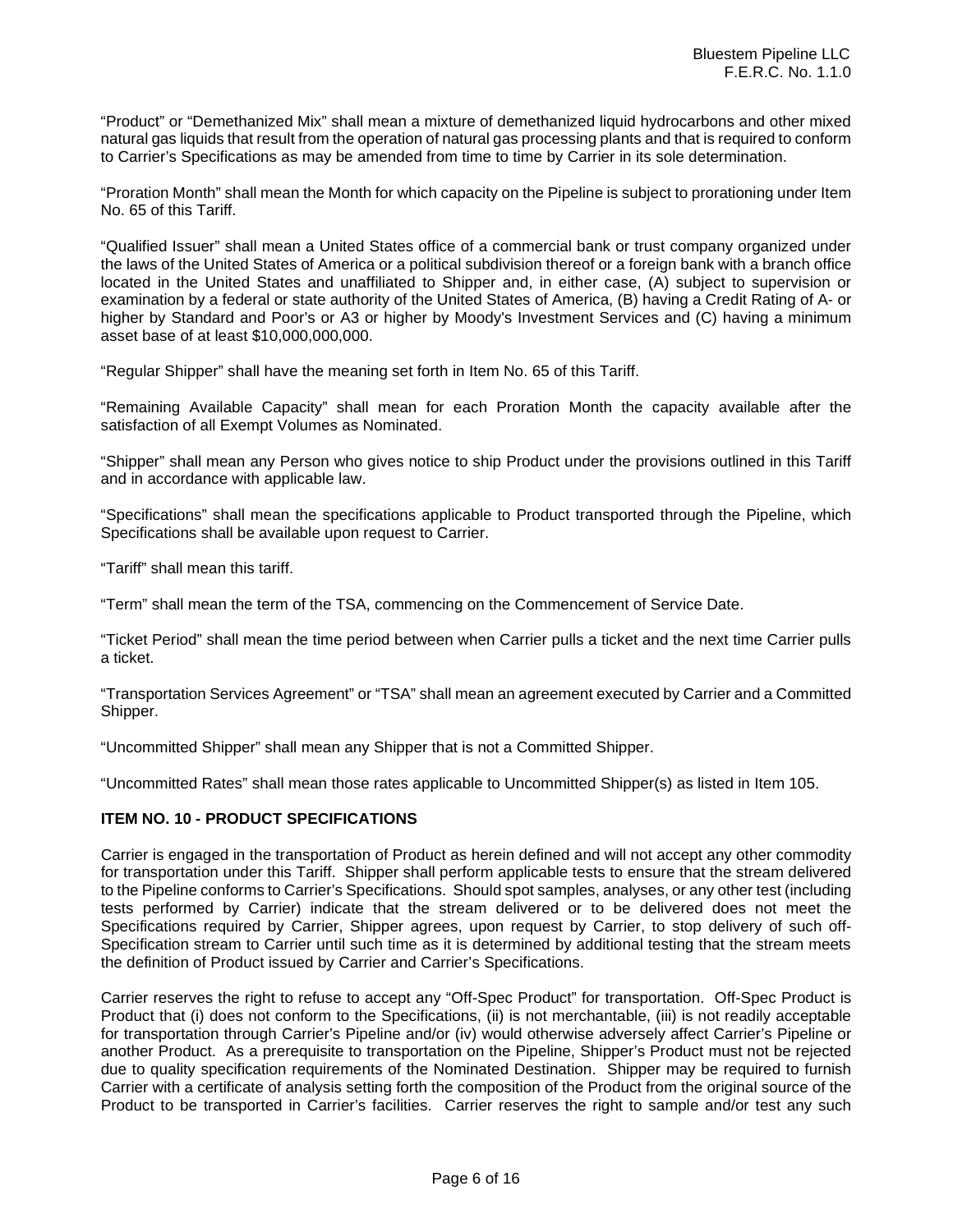shipment prior to acceptance or during receipt, and in the event of variance between Shipper's certificate and Carrier's test, the latter shall prevail.

Should Shipper become aware that any Product delivered fails at any time to conform to the Specifications, then Shipper shall promptly notify Carrier of any such failure. Shipper shall immediately undertake and diligently pursue such acts as may be necessary to correct such failure so as to tender Product conforming to the Specifications. If, upon investigation, Carrier determines that Shipper has delivered Product to the Pipeline that has contaminated the common fungible stream, rendering all or a portion of the fungible stream undeliverable, Carrier reserves the right to treat or otherwise dispose of all contaminated Product in any commercially reasonable manner at Shipper's sole expense. Shipper's liability in such an instance would include, but is not limited to, costs of handling, refractionating, processing or disposing of any and all products and decontaminating any facilities contaminated by any Off-Spec Product, as well as claims from other Shippers, carriers, users, and/or handlers of the contaminated Products and the costs of any regulatory or judicial proceeding. In addition, such Shipper will be excluded from further entry into applicable segments of the Pipeline until such time as Shipper's Product meets the quality specifications in this Item No. 10 to the satisfaction of Carrier. If Product received by Carrier does not meet the Specifications, Carrier reserves the right to charge the Shipper (i) the actual costs and expenses incurred by Carrier to treat or otherwise dispose of all contaminated Product, including contaminated Product of other shippers caused by such Shipper's failure to meet the Specifications and settle any claims from other shippers or third parties, and (ii) a one-hundred (100) cents per Barrel penalty for the volume of Product transported by Shipper ("Off-Spec Penalty") during the Ticket Period. If a composite sample, spot sample, or the results of any other test demonstrates that a Shipper's Product delivered to Carrier fails to meet the Specifications, the total penalty will be assessed by multiplying the Off-Spec Penalty by the total volume of Shipper's Product (in Barrels) received by Carrier during the Ticket Period. The Off-Spec Penalty is intended to discourage Shippers from delivering off-Specification Product to Carrier for transportation on the Pipeline.

Nothing contained in this Tariff, any other tariff filing, any pipeage contract or TSA or any other document, nor any temporary receipt of Off-Spec Product by Carrier (either unknowingly or as a temporary accommodation), shall be construed to affect Carrier's right, at any time and from time to time, to reject any Off-Spec Product and to refuse or suspend receipt of such Off-Spec Product until it is established to Carrier's reasonable satisfaction that subsequent deliveries of Product will conform to the Specifications.

Carrier reserves the right to modify its Specifications from time to time, in Carrier's sole discretion. In the event Carrier makes modifications to its Specifications, Carrier will provide Shippers with advance notice of such modifications and provide a copy of, or access to, the Specifications. In all circumstances, it is the Shipper's responsibility to ensure that Product tendered for transportation meets the Specifications.

#### **ITEM NO. 15 - LINEFILL**

The Pipeline will supply a sufficient volume of Product for linefill in order to maintain efficient operations.

#### **ITEM NO. 20 – NOMINATIONS, MINIMUM TENDER AND SCHEDULING**

Any Shipper desiring to tender Product for transportation hereunder shall submit on or before the fifteenth (15th) day of the Month preceding the Month of shipment a written Nomination to Carrier, on a form acceptable to Carrier, specifying the Origin, Destination, and quantity of Product to be shipped except that, if space is available for current movement, a Shipper may nominate Product for transportation after the fifteenth (15th) day of the Month preceding the Month during which the transportation under the nomination is to begin. If Carrier determines that Nominations exceed Available Capacity, Carrier shall so inform Committed Shippers. Each Committed Shipper that wishes to elect Firm Service shall then have two Business Days to submit revised Nominations. Unless a Shipper makes a timely Nomination, Carrier shall be under no obligation to accept Product from such Shipper for transportation.

Product will be accepted for transportation only where there has been tendered by the Shipper a quantity of Product of no less than twenty thousand (20,000) Barrels in the applicable Month, provided, however, Carrier may for its convenience, transport same by intermittent pumping. Lower tender quantities may not be accepted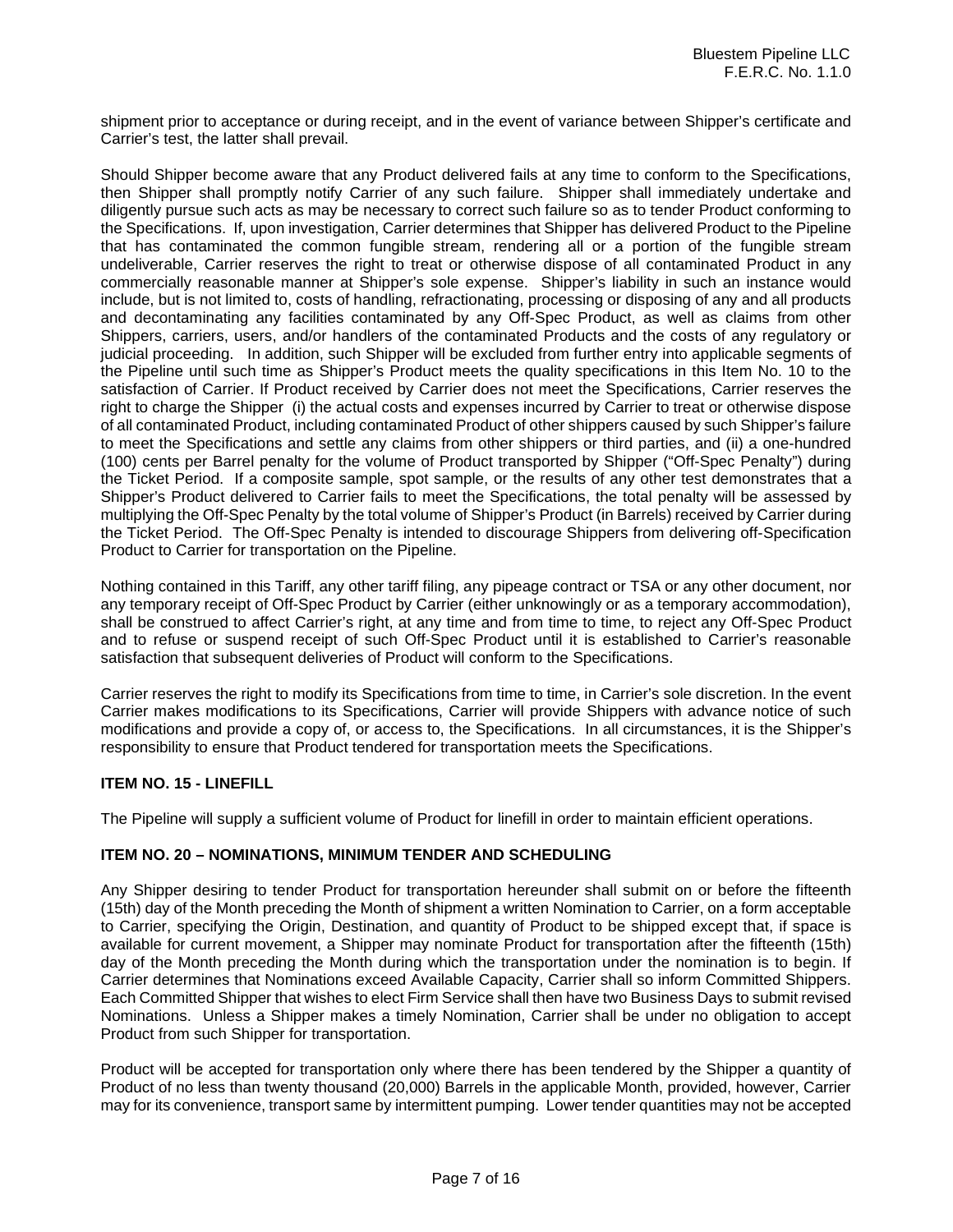at Carrier discretion if total supply available at a given Origin is less than ten thousand (10,000) Barrels in a Month. Product shall be offered for transportation in ratable quantities which can be received into Carrier's pipeline at full line flow rates.

Carrier will transport and deliver Product with reasonable diligence considering the quantity and quality of the Product, distance of transportation, safety of operations, and other material factors but will accept no Product to be transported at a particular time for any particular market. Furthermore, Carrier shall not be liable for any delay in shipments resulting from such scheduling.

Schedules of shipments and consignments will be issued to each Shipper by Carrier from time to time and in a manner and to the extent reasonably desirable to facilitate the efficient and economical use and operation of Carrier's facilities and to reasonably accommodate Shipper's needs for transport of Product.

# **ITEM NO. 25 – IDENTITY OF SHIPMENTS**

Carrier may commingle Products received from the Origin(s). Product will be accepted for transportation only on condition that it shall be subject to such changes in characteristics while in transit that may result from the mixture with other Product, and Carrier shall be under no obligation to make delivery of the identical Product but may make delivery out of common stock. Carrier reserves the right at any time to substitute and deliver to Shippers any common stream Product meeting the Specifications. Shippers will be required to accept delivery of such common stream Product, the characteristics of which may have changed due to mixing with other Product.

# **ITEM NO. 30 - STORAGE, ORIGIN AND DESTINATION FACILITIES**

Carrier does not furnish storage, terminaling, tankage, or other ancillary facilities or services at the Origin(s) or the Destination(s).

Product will be accepted for transportation only when the Shipper has provided the necessary equipment and facilities necessary for delivering the Product to the Pipeline at the Origin and for receiving the Product as it arrives at the Destination at pressures and pumping rates required by Carrier, as determined by Carrier, in Carrier's sole discretion, to be exercised in a manner that is not unduly discriminatory or unduly preferential. These facilities shall conform to the operating requirements of Carrier in Carrier's sole discretion. Shipper must also make all necessary arrangements for shipment beyond the Destination on Carrier's Pipeline, which may include Shipper's compliance with any quality specifications applicable to such shipment; and Carrier shall not be obligated to accept Nominations from any Shipper unless such Shipper has provided, or arranged for access to, equipment and facilities capable of satisfactorily receiving at the Destination, the quantities tendered for transportation, including, where applicable, the confirmation by a directly connected downstream pipeline, or other facility operator, of Shipper's nominations to such directly connected downstream pipeline or other facility. Satisfactory evidence of compliance with the provisions of this Item No. 30 may be required by Carrier before any obligation to furnish transportation shall arise.

# **ITEM NO. 35 – TITLE**

Carrier may require of Shipper satisfactory evidence of its perfected and unencumbered title or of the lawful right to deliver and transport Product (for example, an affidavit, lease agreement, exchange agreement, purchase agreement). Carrier shall have the right to reject any Product, when Nominated for transportation, which may be involved in litigation, or the title of which may be in dispute, or which may be encumbered by a lien or charge of any kind (other than the lien created hereunder in favor of Carrier). At the time of Nomination, Shipper shall inform Carrier if any Product Nominated and/or to be tendered to Carrier for transportation (i) may be involved in litigation, (ii) may be subject to a title dispute, or (iii) may be encumbered by a lien or charge of any kind (other than the lien created hereunder in favor of Carrier) ("Encumbered Product"); in the event Carrier receives such Shipper notice of Encumbered Product or otherwise learns that Shipper has or will Nominate or tender Encumbered Product, Carrier may require Shipper to provide a satisfactory indemnity bond, pre-payment of transportation charges, or a subordination agreement from the applicable lienholder, all to be determined in Carrier's sole discretion. Shipper agrees to hold Carrier harmless for any and all loss,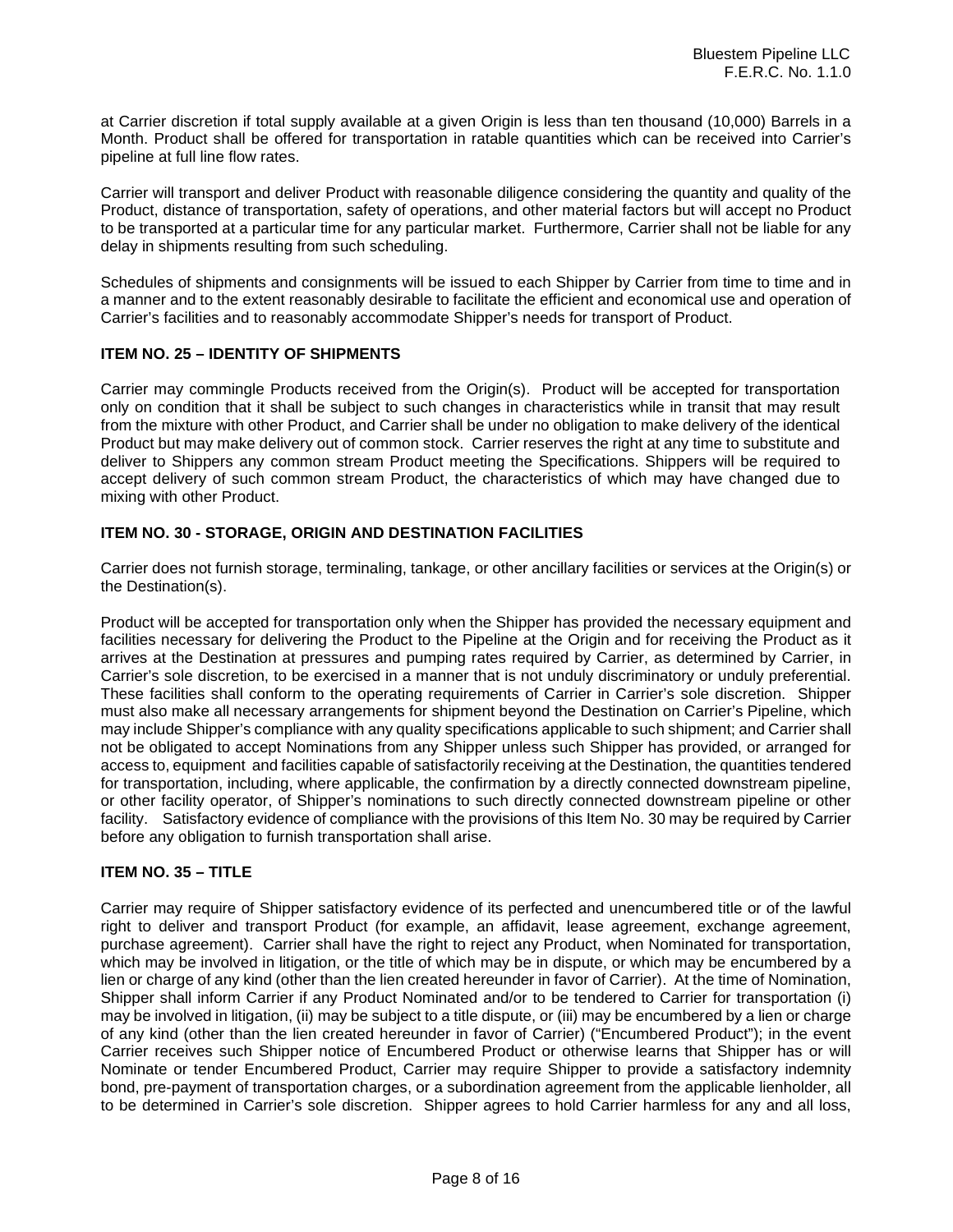cost, liability, damage and/or expense resulting from Shipper's failure to have proper title or lawful right to deliver thereto; provided that acceptance for transportation shall not be deemed a representation by Carrier as to title.

# **ITEM NO. 40 - MEASUREMENT**

All Product transported by Carrier will be measured at the Origin and Destination in accordance with applicable Carrier and industry accepted practices and procedures as will be posted and may be changed from time to time. All measurements and tests shall be performed by Carrier, but Shipper or its representatives may be present to witness such measurements and tests. All measurements and tests performed in respect of a given Origin or Destination shall be deemed final unless they are contested by Shipper within sixty (60) days of such action.

# **ITEM NO. 45 - FAILURE TO TAKE DELIVERY AT DESTINATION**

After a shipment has had time to arrive at the Nominated Destination, Carrier may begin delivery of such shipment from its common stock to Shipper at Carrier's current rate of pumping. Shipper shall timely remove Product, or cause Product to be removed, from the Pipeline following transportation to a Nominated Destination. If Shipper is unable or refuses to receive said shipment, a daily demurrage charge shall accrue; such daily demurrage charge shall equal the Shipper's applicable tariff rate(s) in Item No. 105 (Uncommitted Rate), Item No. 110 (Committed Rates), and Item No. 115 (Firm Rates) herein multiplied by the number of Gallons of Product not removed by Shipper. In addition to such demurrage charge, Carrier shall have the right to make such disposition of unremoved Product as is necessary for the efficient operation of the Pipeline, and Shipper shall pay Carrier all charges associated with such disposition the same as if Shipper had authorized such, together with any associated additional costs and damages borne or incurred by Carrier. Shipper shall indemnify Carrier for all losses associated with unremoved Product and Carrier's disposition of unremoved Product. Carrier shall have no liability to Shipper associated with Shipper's unremoved Product or Carrier's disposition of unremoved Product.

#### **ITEM NO. 50 – CREDIT STANDARDS**

Shipper must provide to Carrier, meet, and thereafter maintain one or more of the following, as required by Carrier:

- i. Have a senior unsecured credit rating of at least BBB- from Standard and Poor's (or its successors) or Baa3 from Moody's Investment Services (or successors). If the Shipper has a split rating between Standard and Poor's and Moody's Investment Services, the lower rating will be the applicable rating used.
- ii. Provide a guaranty in favor of Carrier in a form and substance acceptable from an entity that has a senior unsecured credit rating of at least BBB- from Standard and Poor's (or its successors) or Baa3 from Moody's Investment Services (or its successors). If the guarantor has a split rating between Standard and Poor's and Moody's Investment Services, the lower rating will be the applicable rating used.
- iii. To the extent the Shipper does not have a credit rating from Standard and Poor's and/or Moody's Investment Services, the Shipper must provide current audited financial statements to Carrier whereby Carrier will review working capital, profitability, net worth, cash flow and the overall financial condition of the Shipper, and Carrier will evaluate whether the Shipper has the ability to perform the financial obligations that would arise from the services provided by Carrier and whether Shipper is creditworthy for purposes of this Tariff.

In the event that, at any time, a Shipper ceases to meet the credit requirements set forth above, as required of the Shipper by Carrier, the Shipper shall be required to provide further credit assurances reasonably acceptable to Carrier, which credit assurances may include, without limitation, the following: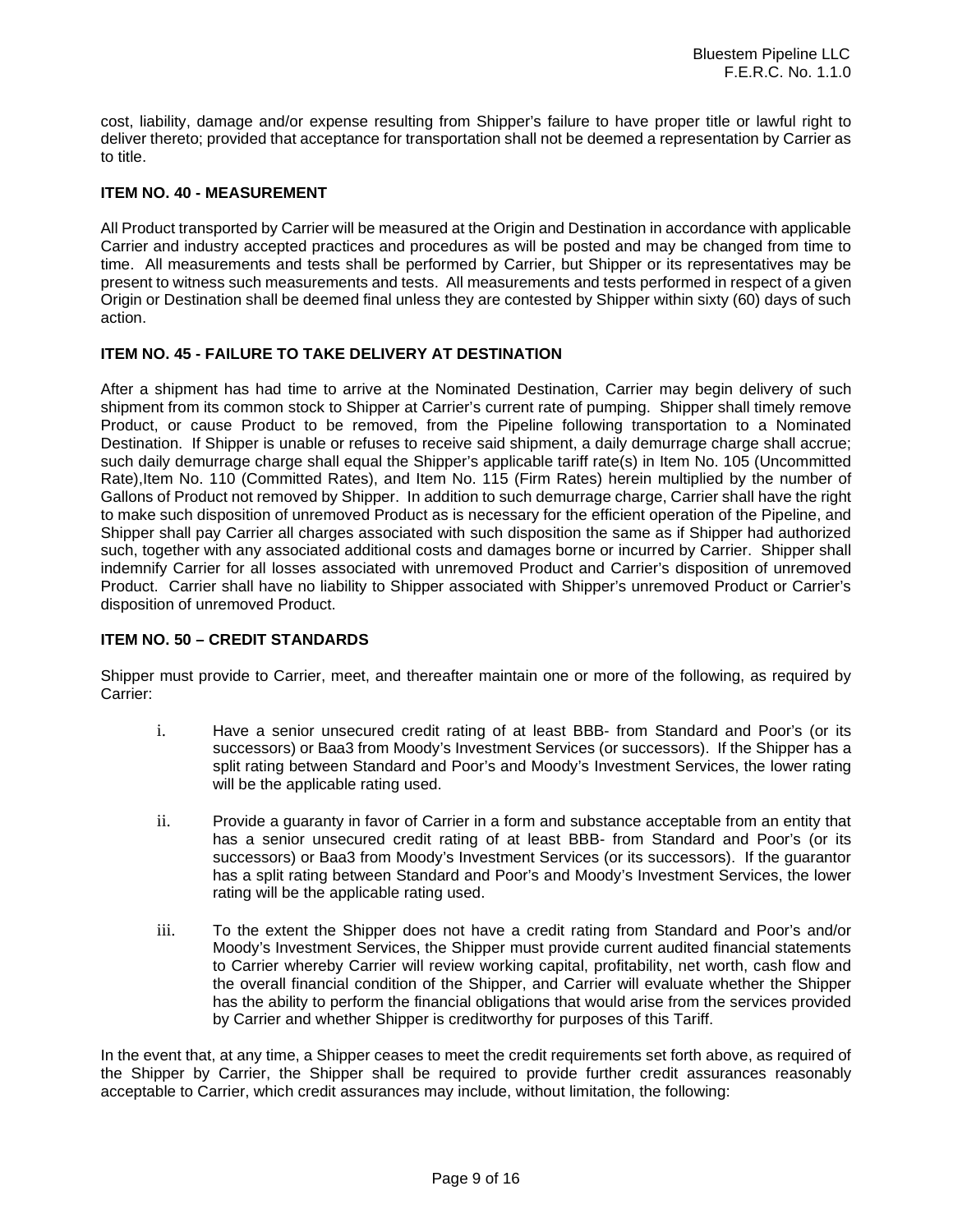- i. No later than ten (10) days after the date requested by Carrier, Shipper shall cause a Qualified Issuer to issue a standby letter of credit in a form and substance acceptable to Carrier and (iii) providing that such letter of credit shall be automatically renewed for a like term unless at least ten (10) days prior to then current expiration date of such letter of credit the Qualified Issuer thereof notifies Carrier and the Shipper of its intent not to renew such letter of credit.
- ii. A cash deposit in an amount acceptable to Carrier.

A Shipper's creditworthiness will be reviewed on a continuing basis and Carrier shall not be required to provide any service to any Shipper that fails to establish and/or maintain creditworthiness standards as required by Carrier in this Section. A Shipper that fails to meet the creditworthiness standards established by Carrier under this Section may become creditworthy by providing to Carrier financial assurances acceptable to Carrier in its sole discretion.

# **ITEM NO. 55 - PAYMENT OF CARRIER CHARGES**

Carrier shall assess transportation and all other lawful charges accruing on Product accepted for transportation at the rate in effect at the date Product is delivered at the specified Destination. Carrier will invoice Shipper for transportation charges and all other lawful charges accruing on Product accepted in accordance with Carrier's then current payment policies and procedures at the rates published herein.

Carrier may invoice Shipper monthly for all transportation charges and other charges due based upon the number of Barrels delivered by Carrier to Shipper, less any adjustments made by Carrier pursuant to Item No. 75 and 80 of this Tariff. Shipper shall pay, via ACH or EFT, the full amount due under the invoice within ten (10) days from receipt of the invoice, even if such due date is prior to delivery at the Destination. In the event Shipper fails to pay any such charges when due, in addition to any other remedies available to Carrier under this Tariff or under applicable law, Carrier shall not be obligated to provide Shipper access to the Pipeline or provide services pursuant to this Tariff until such time as payment is received by Carrier.

If any transportation or other charges are not paid by the due date stated on the invoice, Carrier shall have the right to assess finance charges on the entire past due balance (including principal and accumulated but unpaid finance charges) until paid in full at the rate equal to one hundred twenty-five percent (125%) of the prime rate of interest charged by Citibank N.A., New York, New York, as of the due date, or the maximum finance charge rate allowed by law, whichever is less. Carrier reserves the right to set-off any charges due Carrier by Shipper against any monies owed to Shipper by Carrier or any Product of Shipper in Carrier's custody.

Shipper hereby assigns and grants to Carrier a continuous and continuing security interest in, and assignment of, all of the following, whether now or hereafter existing or acquired, as collateral security for the prompt and complete payment and performance of the Obligations (as defined below): (a) all Product accepted by Carrier for transportation or otherwise provided by Shipper pursuant to Item No.15 of this Tariff; (b) all other property of Shipper now in the possession of and at any time and from time to time hereafter delivered to Carrier or its agents, (c) all of Shipper's pre-payments, deposits, balances, and credits with, and any of its claims against, Carrier, at any time existing; and (d) all products and proceeds of any of the foregoing property in any form. The property described or referred to in subsections (a) through (d) above is collectively referred to as the "Collateral". This grant and assignment secures the following (collectively the "Obligations"): (a) all antecedent, current and future transportation, special, ancillary and other lawful charges arising under or related to this Tariff or the contracts entered into in connection with this Tariff; (b) the repayment of any amounts that Carrier may advance or spend for the storage or maintenance and preservation of the Collateral; and (c) all amounts owed under any modifications, renewals or extensions of any of the foregoing obligations. Carrier may withhold such Collateral from delivery until all unpaid charges have been paid. If said charges remain unpaid ten (10) days after final notice and demand therefore, Carrier shall have the right, in addition to and not in limitation of its other rights and remedies, directly or through an agent, to sell such Collateral at public auction, on any day not a legal holiday, in not less than forty-eight (48) hours after publication of notice of such sale in a daily newspaper of general circulation published in the town or city where the sale is to be held, stating the time, place of sale, and the quantity and location of Collateral to be sold. At said sale, Carrier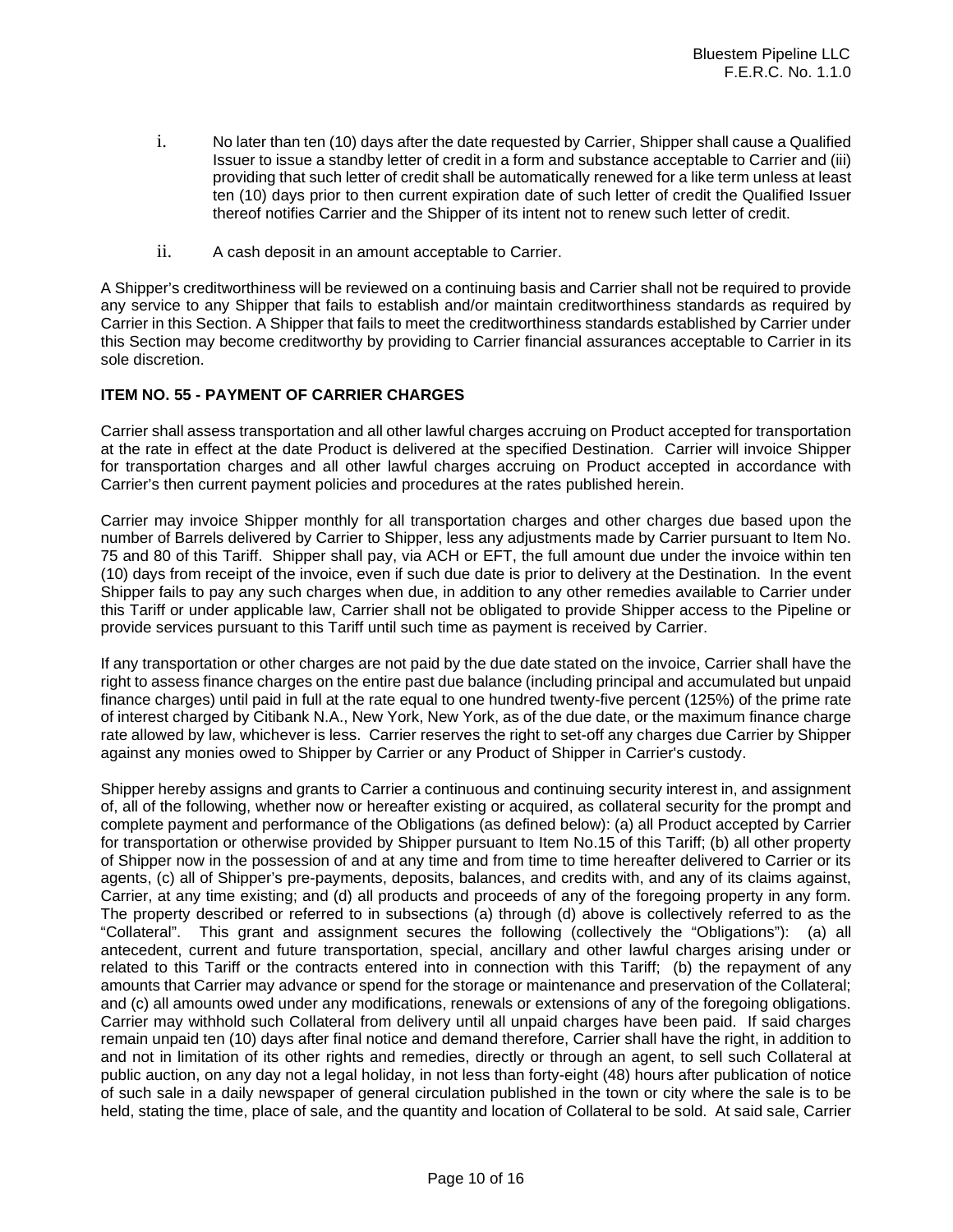shall have the right to bid, and if the highest bidder, to become the purchaser. From the proceeds of said sale, Carrier will pay itself the transportation and all other lawful charges, including expenses incident to said sale. The balance of the proceeds of the sale remaining, if any, shall be paid to Shipper or, if there is a dispute or claim as to entitlement, held for whoever may be lawfully entitled thereto. Carrier will have a claim for and against Shipper with respect to any deficiency arising from the debt due to Carrier from Shipper and the proceeds of any sale after reduction as set forth above.

## **ITEM NO. 60 - CLAIMS, SUITS AND TIME FOR FILING**

Notice of claims for loss or damage must be made in writing to Carrier within nine (9) Months after delivery of the Product, or in the case of a failure to make delivery, then within nine (9) Months after a reasonable time for delivery has elapsed.

A suit against Carrier shall be instituted only within two (2) years and one (1) day after delivery of the Product, or in case of a failure to make delivery, then within two (2) years and one (1) day after a reasonable time for delivery has elapsed; provided, however, that where claims have been duly filed with the Carrier, suit must be brought within two (2) years and one (1) day from the day when notice in writing is given by Carrier to the claimant that Carrier has disallowed the claim or any part or parts thereof specified in the notice.

Where claims for loss or damage are not filed or suits are not instituted thereon in accordance with the foregoing provisions, Carrier shall not be liable and such claims will not be paid.

# **ITEM NO. 65 – PRORATION OF PIPELINE CAPACITY**

- 1. **Prorationing**. When a Proration Month occurs, Available Capacity will be apportioned among all valid Shipper Nominations on the basis set forth in this Item No. 65 below.
- 2. **Definition of terms.** The following terms have the following meanings:

*Regular Shipper* means (1) an Uncommitted Shipper that has shipped Product on Carrier's system during each of the twelve (12) consecutive Months preceding the Proration Month; or (2) a Committed Shipper that has not elected Firm Service for the Month.

*Regular Shipper's History* means: in the case of an Uncommitted Shipper, the number of Barrels shipped by such Uncommitted Shipper during the Base Period averaged on a Monthly basis; and in the case of a Committed Shipper, the greater of (a) the number of Barrels shipped by the Committed Shipper during the Base Period averaged on a Monthly basis; or (b) the Committed Shipper's Monthly Volume Commitment.

*New Shipper* means a Shipper that has not shipped Product on Carrier's system during each of the twelve (12) consecutive Months preceding the Proration Month.

3. **Exempt Volumes**. Per the terms of the TSA, a Committed Shipper shall have the option to elect Firm Service on a monthly basis. The volume elected by Committed Shippers to receive Firm Service, up to each Committed Shipper's Monthly Volume Commitment is exempt from the prorationing procedures set forth in this Item No. 65 ("Exempt Volumes"). If a Committed Shipper's Nominations for Firm Service during a Proration Month are less than its Monthly Volume Commitment, then the Committed Shipper's Exempt Volumes for that Month will be limited to the amount of its Nomination. If the total of all Committed Shippers' aggregate Nominations for Firm Service is less than ninety percent (90%) of the Available Capacity, then a Committed Shipper's Nominations for Incremental Firm Barrels will be accepted up to the remaining of the ninety percent (90%) of the Available Capacity; provided that, in the event the total Nominations by Committed Shippers of Incremental Firm Barrels exceeds the remaining ninety percent (90%) of the Available Capacity, Carrier will adjust the Nominations of Incremental Firm Barrels on a pro rata basis based on each Committed Shipper's level of Committed Volume.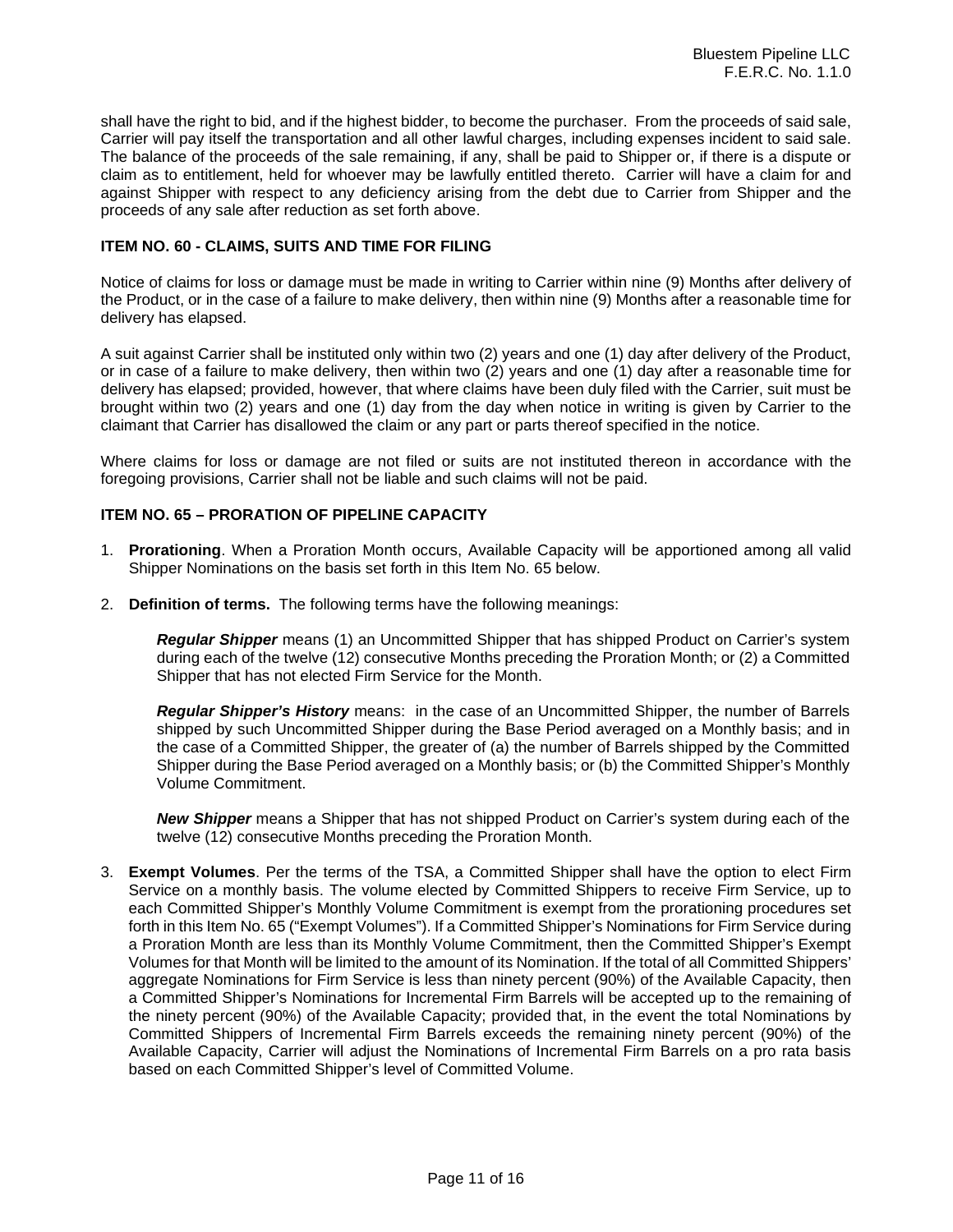4. **Division of capacity between Shipper classes**. For each Proration Month, the Remaining Available Capacity shall be divided between Regular Shippers and New Shippers. Generally, as described in this section, up to ten percent (10%) of the Remaining Available Capacity shall be allocated first to New Shippers and at least ninety percent (90%) of the Remaining Available Capacity shall be allocated to Regular Shippers.

# a) **New Shippers**

- i) **Availability of capacity**. Not more than ten percent (10%) of the Remaining Available Capacity shall be made available to New Shippers as a class.
- ii) **Allocation**. Each New Shipper will be allocated a share of the capacity available to all New Shippers equal to the least of: (i) Nominations; (ii) ten percent (10%) of the Remaining Available Capacity of the Pipeline, divided by the number of New Shippers who nominated quantities for shipment during the Proration Month; or (iii) one-fifth of 10% (2.0%) of the Remaining Available Capacity of the Pipeline for the Proration Month. Any unused capacity allocated to New Shippers will become available for allocation among the Regular Shippers.

# b) **Regular Shippers**

- i) **Availability of capacity**. The remainder of the Remaining Available Capacity will be available to any Regular Shipper that submitted valid Nominations for the Proration Month. A Committed Shipper shall have Regular Shipper status for any Nominations it submits that do not elect Firm Service.
- ii) **Allocation**. The remainder of the Remaining Available Capacity will be apportioned among all Regular Shippers. Each Regular Shipper's share of such capacity will be allocated based on its Shipper History.
- 5. *Remaining capacity*. Any capacity not allocated through the application of paragraphs 3 through 4 above shall be allocated pro rata among Shippers having unmet Nominations according to the following priority until the capacity is fully allocated or all of the remaining Nominations have been fulfilled: First to Regular Shippers and second to New Shippers.

#### *6. Failure to use allocated capacity.*

- a) Except (i) as provided in subparagraph (b) of this paragraph; or (ii) If a Shipper has been allocated more volume than such Shipper has Nominated, a Shipper that fails to use all of its allocated capacity during a Proration Month shall have its allocation reduced in each subsequent Month of prorationing until the total reductions equal the amount of the deficiency. The amount of any such reduction shall be treated as unused allocated capacity and shall be reallocated among other Shippers in accordance with the rules in paragraph 5.
- b) Reduction of a Shipper's allocation for failure to use its allocated capacity during a prior Proration Month may be waived, in whole or in part if Carrier determines, in its sole discretion, on a not unduly discriminatory basis, that the Shipper's failure to use all or some of its allocated capacity was due to factors beyond the Shipper's reasonable control.
- 7. *Transfer of prorated Capacity; Use of affiliates.* Volume allocated to a Shipper may not be assigned, conveyed, loaned, transferred to, or used in any manner by another Shipper. A Shipper may not use an affiliated or cooperating entity to obtain an increased allocation of capacity or, in the case of a Regular Shipper, seek New Shipper status in order to pool two or more allocations to the benefit of the Shipper.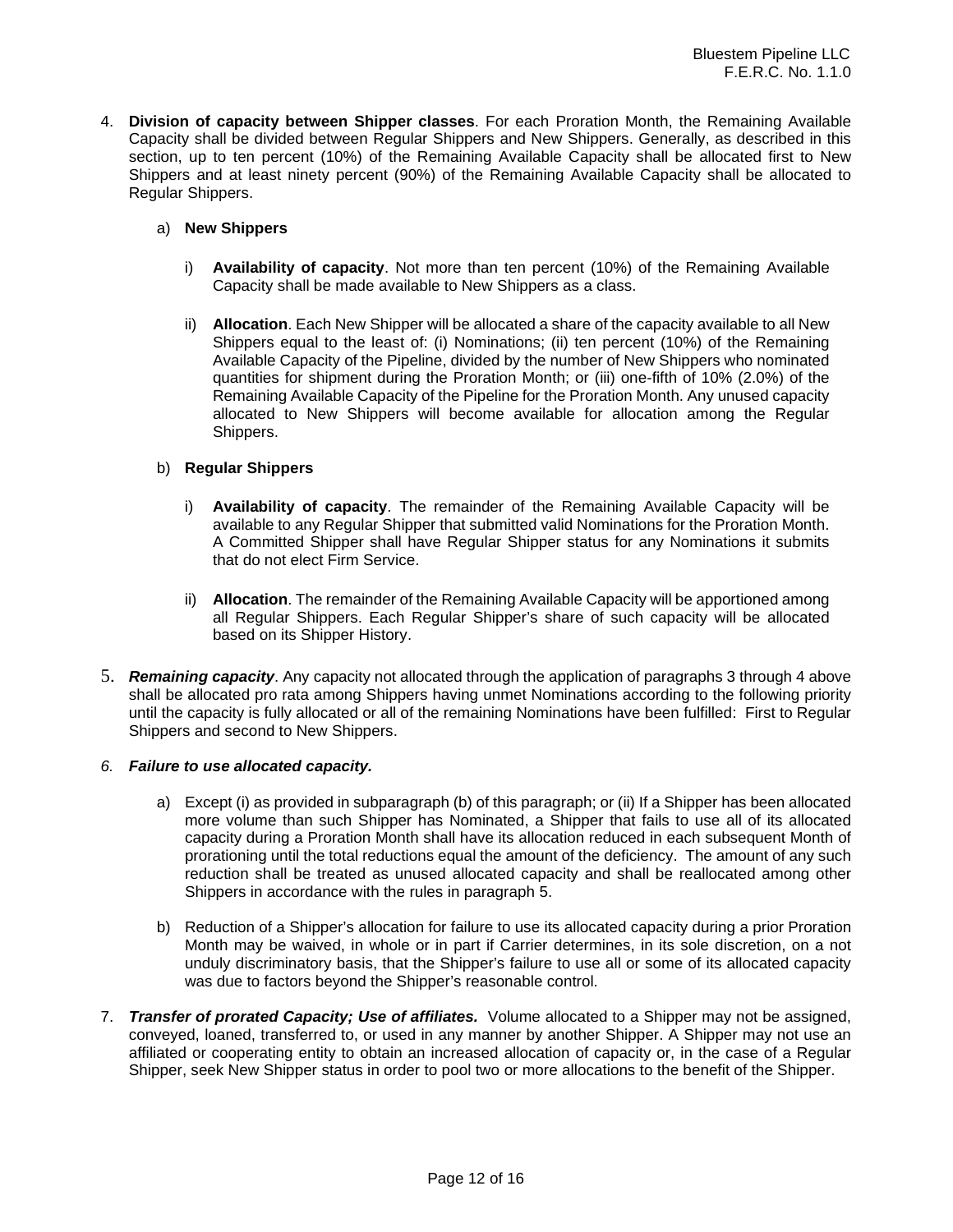8. *Monthly Committed Volume After TSA Termination.* Committed Shipper's Monthly Committed Volume, that has been transported or paid for as if transported, shall be included in the calculation of the Shipper's Base Period transported volume for purposes of prorationing subsequent to the expiration of Shipper's TSA.

# **ITEM NO. 70 - LIABILITY OF CARRIER**

While in possession of Product Nominated to it for transportation, Carrier shall not be liable to Shipper for any delay in delivery, damage thereto, or for any loss of Product (a) due to Maintenance, or (b) caused by Force Majeure (including, but not limited to, any act of God or act of the public enemy), by act of default of Shipper, by act or default by the Product owner (if different from the shipper), by a defect in the transported Product, or resulting from any other cause not due to the gross negligence of Carrier, whether similar or dissimilar to the causes herein enumerated.

Carrier will not be liable for discoloration, contamination, or deterioration of Product transported unless such discoloration, contamination, or deterioration of Product transported results from the gross negligence or willful misconduct of Carrier. Carrier reserves the non-exclusive right (without affecting the rights of any Shipper to pursue its own remedies), at its sole and complete discretion, to institute legal or other proceedings to recover Product in kind and/or monetary damages, and if Carrier recovers such, Carrier shall deduct the cost of recovery, including reasonable attorney's fees, and shall then apportion the remaining Product in kind and/or monetary damages recovered among the affected Shippers in the same proportion as the allocated losses or damages.

The Carrier operates under this tariff solely as a common carrier and not as an owner, manufacturer, or seller of the Product transported or stored hereunder, and Carrier expressly disclaims any liability for any expressed or implied warranty for Product transported or stored hereunder including any warranties of merchantability or fitness for intended use.

#### **CARRIER WILL NOT BE LIABLE FOR SPECIAL, CONSEQUENTIAL, OR INCIDENTAL DAMAGES.**

**AS A CONDITION TO CARRIER'S ACCEPTANCE OF PRODUCT UNDER THIS TARIFF, EACH SHIPPER AGREES TO PROTECT AND INDEMNIFY CARRIER AGAINST ANY INDEMNIFIABLE CLAIM ASSERTED BY ANYONE RESULTING FROM OR ARISING OUT OF (1) ANY BREACH OF OR FAILURE TO ADHERE TO ANY PROVISION OF THIS TARIFF BY SHIPPER, CONSIGNEE, THEIR AGENTS, EMPLOYEES OR REPRESENTATIVES; (2) THE NEGLIGENT ACT(S) OR FAILURE(S) TO ACT OF SHIPPER, CONSIGNEE, THEIR AGENTS, EMPLOYEES OR REPRESENTATIVES IN CONNECTION WITH DELIVERY OR RECEIPT OF PRODUCT; AND/OR (3) ANY OFF-SPEC PRODUCT DELIVERED BY OR ON BEHALF OF SHIPPER TO CARRIER, INCLUDING, WITHOUT LIMITATION, THOSE ARISING FROM CONTAMINATION OF OTHER SHIPPERS' PRODUCT. THIS INDEMNITY OBLIGATION SHALL EXTEND TO ANY INDEMNIFIABLE CLAIM EVEN THOUGH SUCH CLAIM ARISES AS A RESULT OF THE NEGLIGENCE OF THE PARTY INTENDED TO BE INDEMNIFIED BY THE APPLICABLE INDEMNITY PROVISION, EXCEPT THAT THIS INDEMNITY SHALL NOT EXTEND TO ANY PORTION OF AN INDEMNIFIABLE CLAIM THAT ARISES AS A RESULT OF THE GROSS NEGLIGENCE OR WILLFUL MISCONDUCT OF THE PARTY INTENDED TO BE INDEMNIFIED BY THIS INDEMNITY PROVISION.**

# **ITEM NO. 75 – PIPELINE GAINS AND LOSSES**

Shipper is responsible for and shall bear physical and economic impact of its proportionate share of all gains and losses (including component imbalances). Any gains and losses will be apportioned according to each Shipper in the proportion that the relevant shipment or portion thereof bears to the total of all Product involved, and each Shipper shall be entitled to receive only that portion of its shipment remaining after deducting his proportion as above determined of such loss or adding his proportion of the above determined gain. Carrier shall prepare and submit a statement to Shipper showing the apportionment of any such loss or gain.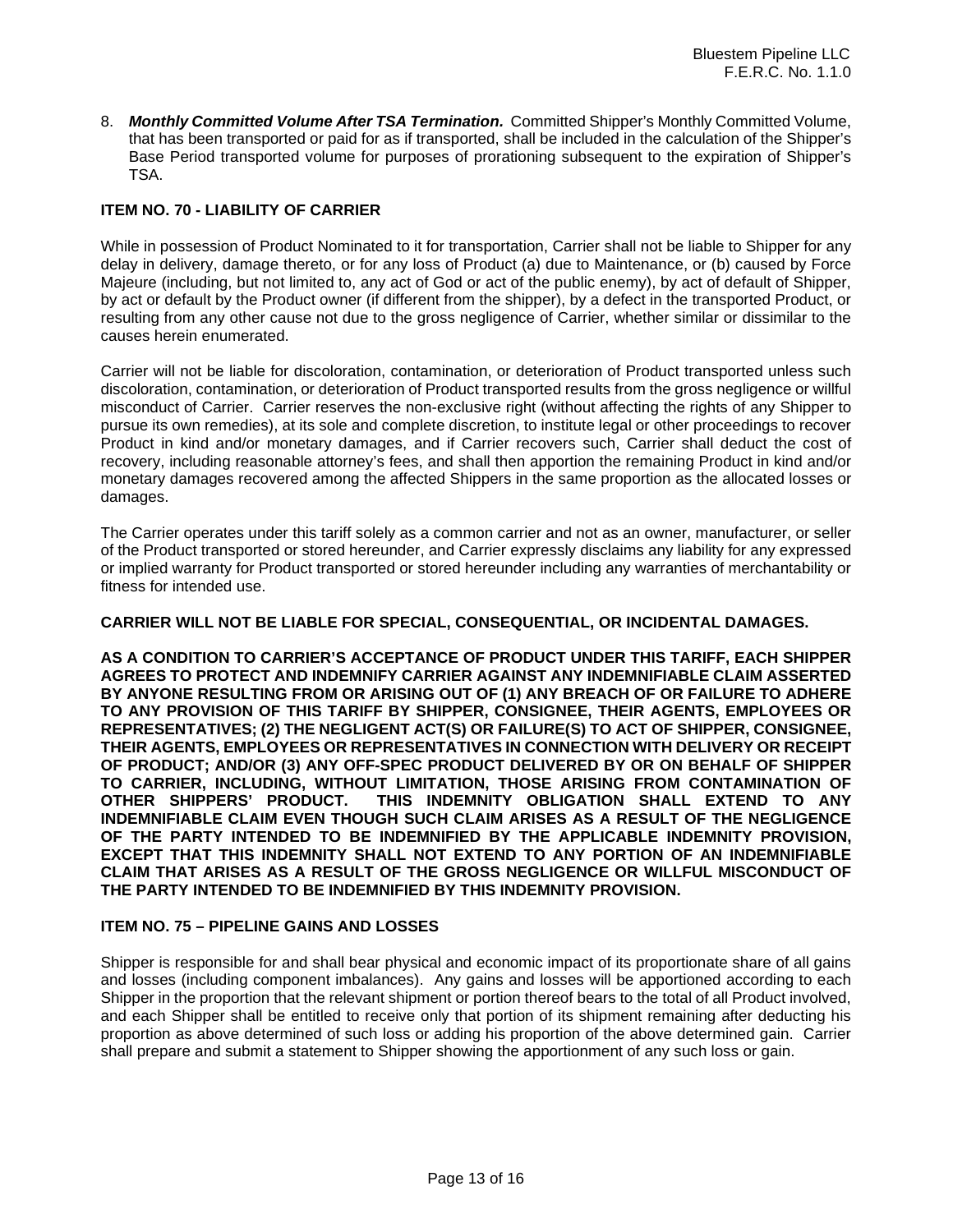# **ITEM NO. 80 - COMPONENT BALANCING**

Each Shipper shall be responsible for bringing into balance on a monthly basis any accumulated component volume differences resulting from the receipt, transportation, and delivery of comingled Demethanized Mix using a cash out procedure. Participation in the component balancing process is a pre-requisite to shipping on Carrier.

On a monthly basis, Shippers are required to cash out any component imbalance to zero. The shipper cash out position equals the sum of (i) each component imbalance multiplied by (ii) the corresponding OPIS Price Index ("Shipper Cash Out Position"). The Shipper will be notified by Carrier of its Shipper Cash Out Position on the component balance statement and invoice. Payment of any Shipper Cash Out Position shall be due at the same time the payment for monthly transportation charges are due. If the Shipper owes the Carrier it will be added to the invoice due and if the Carrier owes the Shipper, it will be deducted from the invoice due

# **ITEM NO. 85 – APPLICATION OF RATES TO INTERMEDIATE POINTS**

On a temporary basis not to exceed thirty (30) days, Product accepted for transportation from or to any point on Carrier's Pipeline not named in this Tariff, but which is intermediate to a point where rates are published, will be assessed the rate in effect from or to the next more distant point published in this Tariff. Continuous use of intermediate point rate application for more than thirty (30) days requires establishment of a rate for the transportation service.

# **ITEM NO. 90 - ADDITIONAL CONTRACTS**

Separate agreements in accord with this Tariff, and applicable regulations covering further details, may be required by Carrier before any duty for transportation shall arise.

With respect to Committed Shippers, separate agreements, including a TSA, in accord with this Tariff, and applicable regulations covering further details, are required by Carrier before a Committed Shipper qualifies for service under the provisions and rates applicable to such Committed Shippers.

#### **ITEM NO. 95 – PROVISION OF SERVICES**

To the extent permitted by applicable law and pursuant to the terms of this Tariff, including, but not limited to, Item No. 65, Carrier agrees, commencing on the Commencement of Service Date to receive each Month from Shipper volumes of Product at the Origin(s), as properly Nominated and tendered by Shipper and to redeliver equivalent volumes of Product to Shipper at the Destination(s). Carrier may refuse to accept any Barrels of Product from Shipper for services if Shipper is in violation of the Tariff, or Committed Shipper is in violation of the Tariff or in breach of a TSA, if applicable, at the time the volumes of Product are Nominated or tendered to Carrier.

# **ITEM NO. 100 – CARRIER DISCRETION**

Carrier will operate its system and implement the rules and regulations contained in this Tariff, including those provisions providing for Carrier's discretion, in a manner that is not unduly discriminatory or unduly preferential.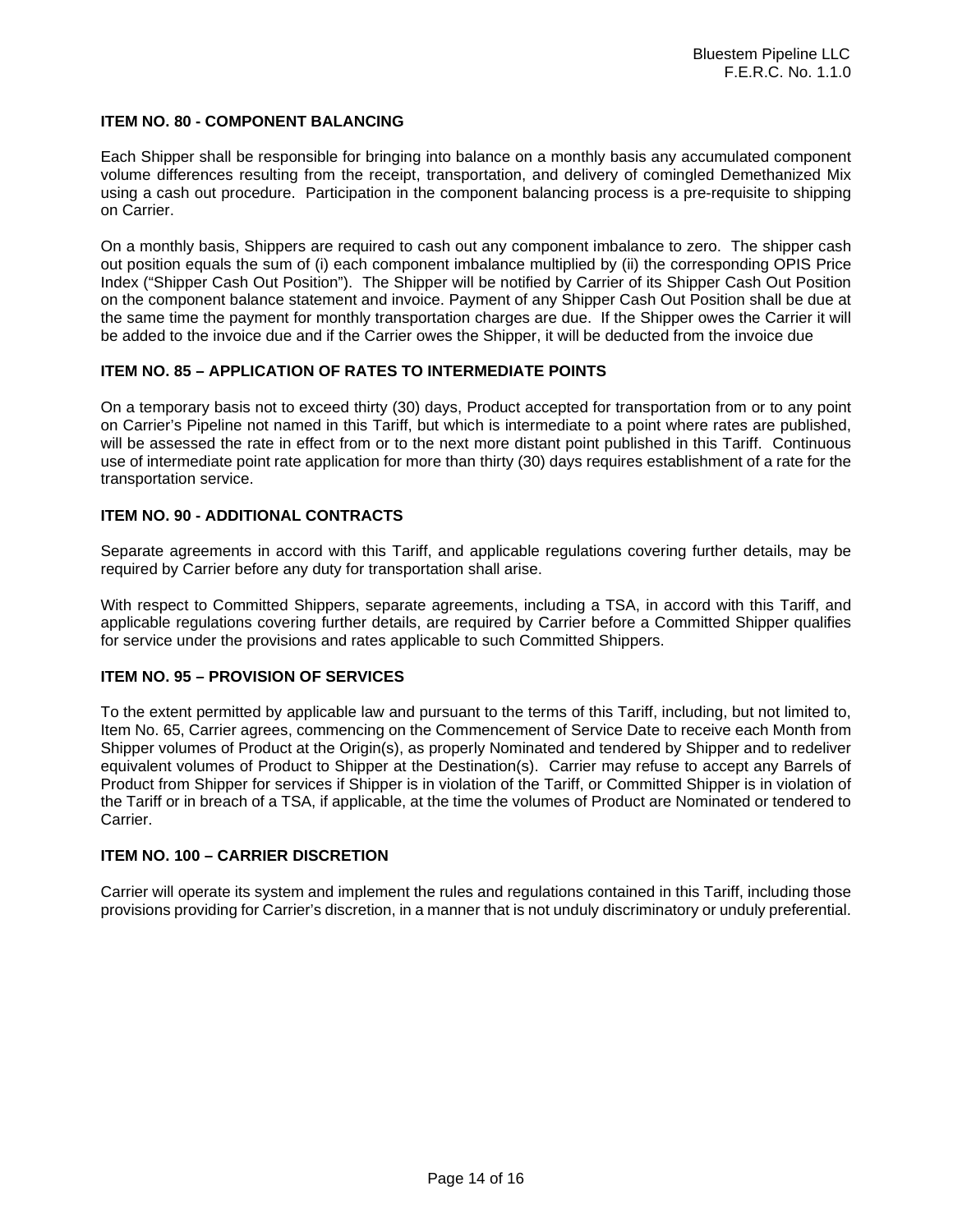# **SECTION II**

## **RATES**

The Uncommitted Rate(s) below shall be adjusted in accordance with the mechanism set forth in FERC regulation 18 C.F.R. § 342.3 or any successor thereto.

## **ITEM NO. - 105 – UNCOMMITED RATES**

# **UNCOMMITED RATES**

(*in cents per Barrel)*

| <b>ORIGIN(S)</b> | <b>DESTINATION</b>   | <b>RATE</b>  |
|------------------|----------------------|--------------|
| Conway, Kansas   | Kingfisher, Oklahoma | $[D]$ 250.54 |

#### **ITEM NO. 110 COMMITTED RATES**

## **COMMITTED RATES (1)**

(*in cents per Barrel)*

See Section I of this Tariff for Application

| ORIGIN(S)      | <b>DESTINATION</b>   | <b>RATE</b>  |
|----------------|----------------------|--------------|
| Conway, Kansas | Kingfisher, Oklahoma | $[U]$ 115.50 |

(1) The Committed Rate(s) published in Item No. 110 are charged to Committed Shipper(s) pursuant to a TSA executed as a result of the open season that concluded on August 11, 2020

#### **ITEM NO. 115 FIRM RATES**

# **FIRM RATES (1)**

(*in cents per Barrel)* See Section I of this Tariff for Application

| <b>ORIGIN(S)</b> | <b>DESTINATION</b>   | <b>RATE</b>  |
|------------------|----------------------|--------------|
| Conway, Kansas   | Kingfisher, Oklahoma | $[D]$ 251.54 |

(1) The Firm Rate(s) published in Item No. 115 are charged to Committed Shipper(s) pursuant to a TSA executed as a result of the open season that concluded on August 11, 2020. The Firm Rate(s) charged pursuant to such TSA shall be 1.00 cent per Barrel higher than the currently effective Uncommitted Rate(s) in Item No. 105 of this Tariff.